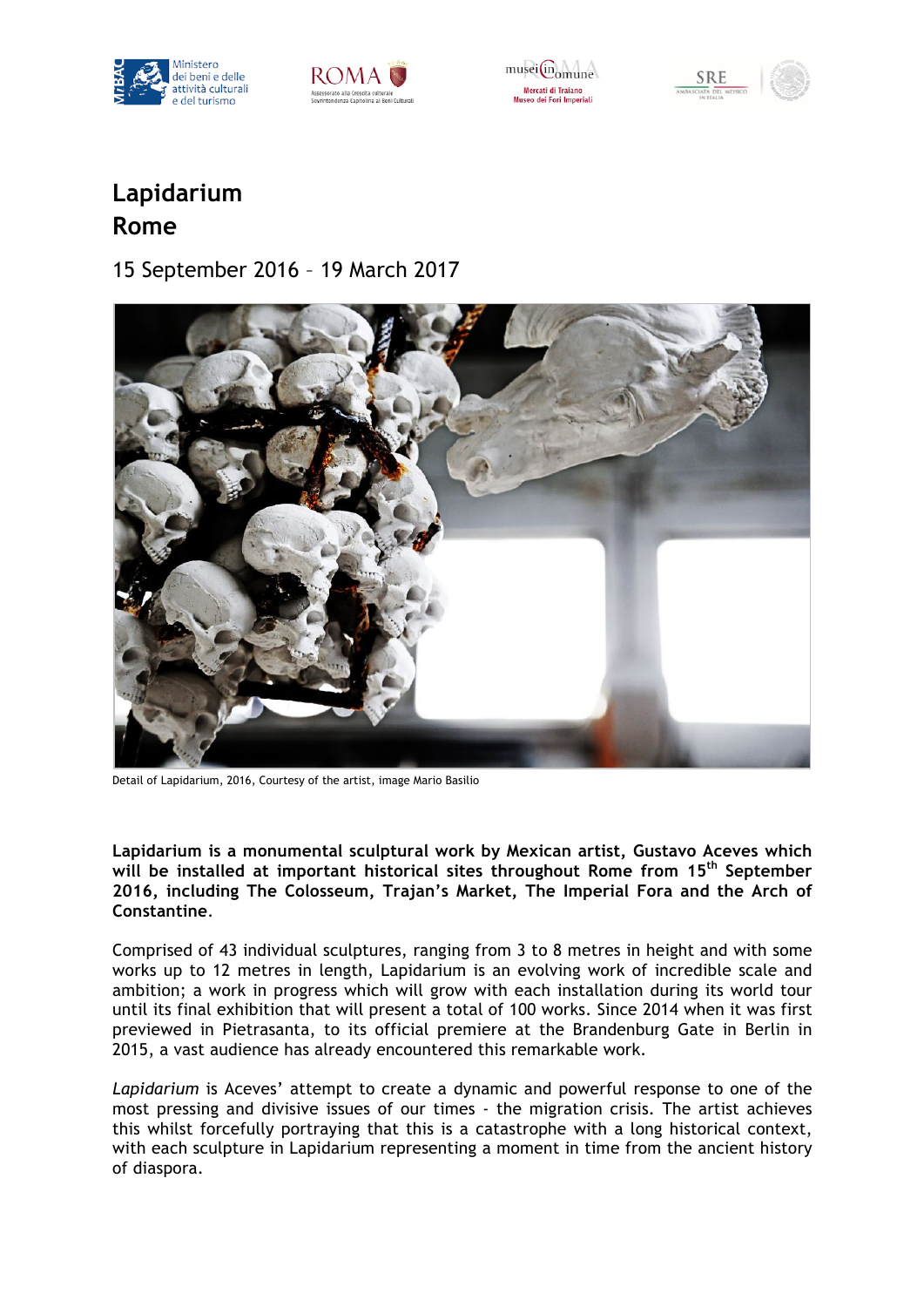







The curator of Lapidarium, Dr Francesco Buranelli commented,

*"One of the aims of Lapidarium is to throw a spotlight on the suffering of the many millions of people living with the unspeakable hardship of diaspora, constantly moving in order to survive. In so doing, Aceves also invites us to look at our own difficult history in the West – and acknowledge that in part, our wealth and cultural achievements are derived from the exploitation of others.*

*Lapidarium is a monument to the "losers" in that history; a space to reflect on what we have already taken from those that now seek our help and a reminder not to repeat the horrors committed in the past."*

Created over the last 6 years in Pietrasanta, with its renowned bronze foundries and marble, Lapidarium features a veritable 'army' of horses sculpted in bronze, marble, wood, iron and granite. The horse has been a potent symbol of freedom and strength for millennia, from the cave paintings of Lascaux to the most obvious inspiration for Lapidarium, the Quadriga of St. Mark's in Venice. There is nothing victorious about Aceves' powerfully rendered horses however: the boats in which they travel call to mind the journey of Charon across the river Styx to Hades, whilst the hollowed out forms of some of these vast horses contain human skulls, suggesting a version of Troy in which only death and suffering are smuggled ashore.

Lapidarium is a monument to the unsettled times we live in and a reminder that movement and diaspora is a history we all share, from the migration of the first people from Africa to populate Europe, to the forced migration caused by wars and religious intolerance. This endless diaspora has been played out with brutal ferocity to countless peoples, including the Jews, Armenians and Kurds in recent history, whilst the Mediterranean has become a graveyard to thousands of migrants fleeing civil war and persecution from countries in the Middle East and Sub-Saharan Africa.

Whilst many in Europe look on with fear to the influx of migrants, with the seeming conflict of interests and clash of cultures which ensues, we all stand to lose something valuable. By regarding others as barbarians and forgetting our shared humanity, we descend ourselves into barbarism. With its massive scale and powerful form a visible confrontation to indifference, Lapidarium asks us to examine our collective consciences and the values on which our notion of civilization is founded, whilst sounding a clear warning of the outcome if we do not.

*Regarding the barbarians, it is not necessary to wait for them; they always have been between us.* Hans Magnus Enzensberger

## **PRESS ENQUIERIES:**

Aimée Hoffmann Lapidarium - Director of communication Aimee.hoffmanns@gmail.com | (+39) 342 696 9597